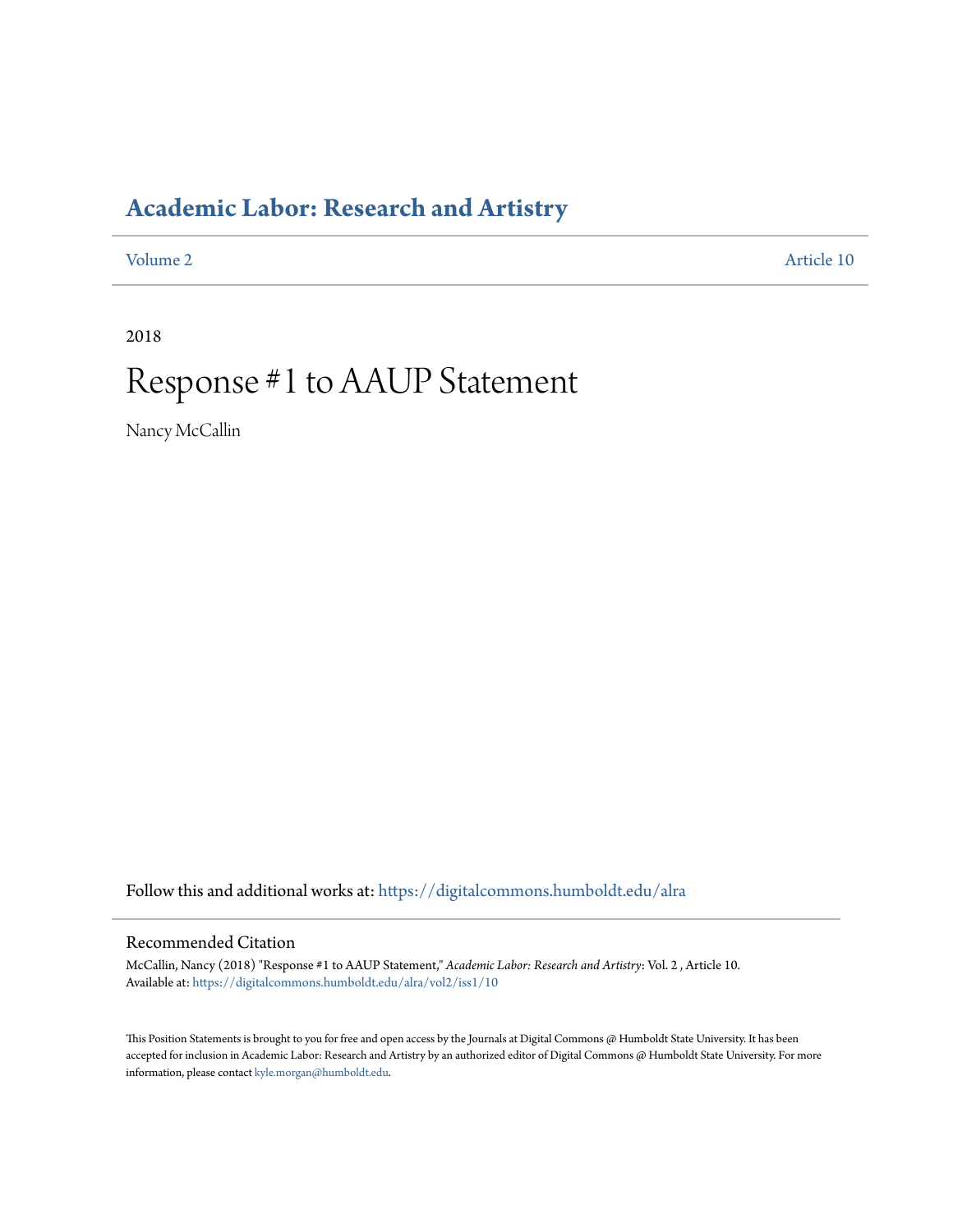## Response #1 to AAUP Statement

Nancy McCallin, Ph.D.

President, *Colorado Community College System,* 2004-2018

he State Board for Community Colleges and Occupational Education (SBCCOE) and the Colorado Community College System (System) value the adjunct instructors and the important role that they play. In 2014, the System administered the CCCS Adjunct Instructor Survey and commissioned the CCCS Adjunct Instructors Task Force. This Task Force was composed of adjunct instructor representatives from each urban System college and Colorado Community Colleges Online, as well as two regular faculty members, and one representative from each administrative group. In addition, in Fall 2014, Dr. Linda Bowman visited each rural institution and conducted focus groups with adjunct instructors. **T**

The Task Force held three, day-long sessions during Summer 2014, examining key issues identified by Task Force members in their review of the survey results, literature, reports, and informal interactions. Subcommittees were formed to perform the important work of researching the issues and making recommendations to the full Task Force, which in turn made recommendations to the System President and the SBCCOE.

On November 12, 2014, the Task Force presented its findings to the SBCCOE in a formal agenda item. The Report included a Preamble and Guiding Principles, 10 recommendations with implementation strategies, and the 2014 CCCS Adjunct Instructor Survey results.

*Academic Labor: Research and Artistry 1.2* (2018)

1

Dr. Nancy J. McCallin assumed the role of System President of the Colorado Community College System (CCCS) in October 2004. As CCCS president, Dr. McCallin led the state's largest system of higher education, which serves more than 137,000 students annually at 13 colleges with 40 campuses across the state. After 14 years of dedicated work and leadership, Dr. McCallin retired in July of 2018. Under her leadership, CCCS added 41,000 new students over the past five years – 2013 to 2018, created a constitutionally-dedicated funding stream for the state's community colleges, and shepherded legislation designed to increase affordability and access opportunities for students, especially those from underserved communities.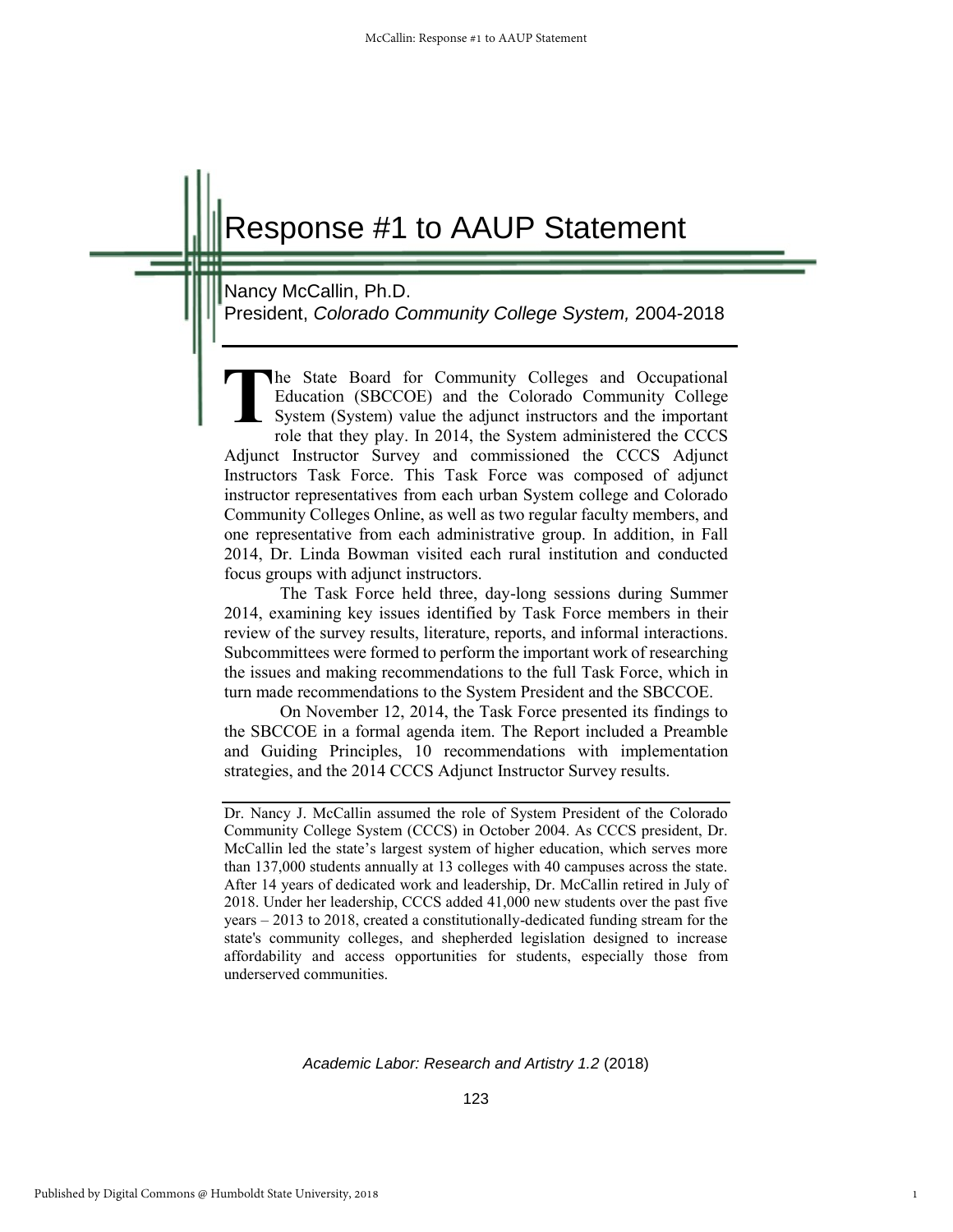In January 2015, at the request of the SBCCOE, a President's Review Committee convened to consider the Task Force recommendations and provide feedback to the SBCCOE at its February 11, 2015 meeting.

As required by the SBCCOE, on November 11, 2015, the System reported on actions taken by the colleges, CCCOnline, and the overall System to meet the eight recommendations by the Task Force that were accepted by the SBCCOE.

In Spring 2016, the CCCS administered the biennial Survey of Adjunct Instructors to all adjunct instructors across the System. In order to interpret the results of the survey and compare them to the 2014 survey results, the CCCS convened a focus group representing adjunct instructors from all 13 colleges and CCCOnline, as well as one regular faculty member representing SFAC and one college president, college vice president for academic affairs, and vice president for administration and finance. On September 14, 2016, the survey and focus group results were reported to the SBCCOE.

In Spring 2018, the biennial survey of Adjunct Instructors was again administered to all System Adjunct Instructors. The results of the survey were distributed to and discussed by a focus group of adjunct instructors from the colleges, CCCOnline, two regular faculty members, a department chair, and one each of the following: college president, college vice president, college dean, and college vice president for administration and finance.

#### **CCCS Formal Plan of Support and Inclusion**

In 2014, the State Board for Community Colleges (SBCCOE/Board) and the Colorado Community College System (CCCS/System) initiated a formal plan of support and inclusion for the adjunct instructors throughout the System. Acknowledging the differences among the colleges regarding size, nature of the adjunct workforce, budgets, program and course offerings, facilities, and logistics, the SBCCOE directed the System and its colleges to implement eight recommendations made by the 2014 CCCS Adjunct Instructor Task Force.

The "AAUP COLORADO CONFERENCE POLICY LETTER TO THE STATE BOARD OF COMMUNITY COLLEGES AND OCCUPATIONAL EDUCATION (SBCCOE)" (Policy Letter) contains a combination of inaccurate data, anecdote, and opinion. The assertions that students have "diminished learning outcomes" due to the employment of adjunct instructors, and that there is a lack of professionalism in instructional delivery, is not supported by data. The systematic improvements in support for adjunct instructors, especially since the 2014 CCCS Adjunct Instructor Task Force recommendations, have been documented. The Policy Letter

*Academic Labor: Research and Artistry 1.2* (2018)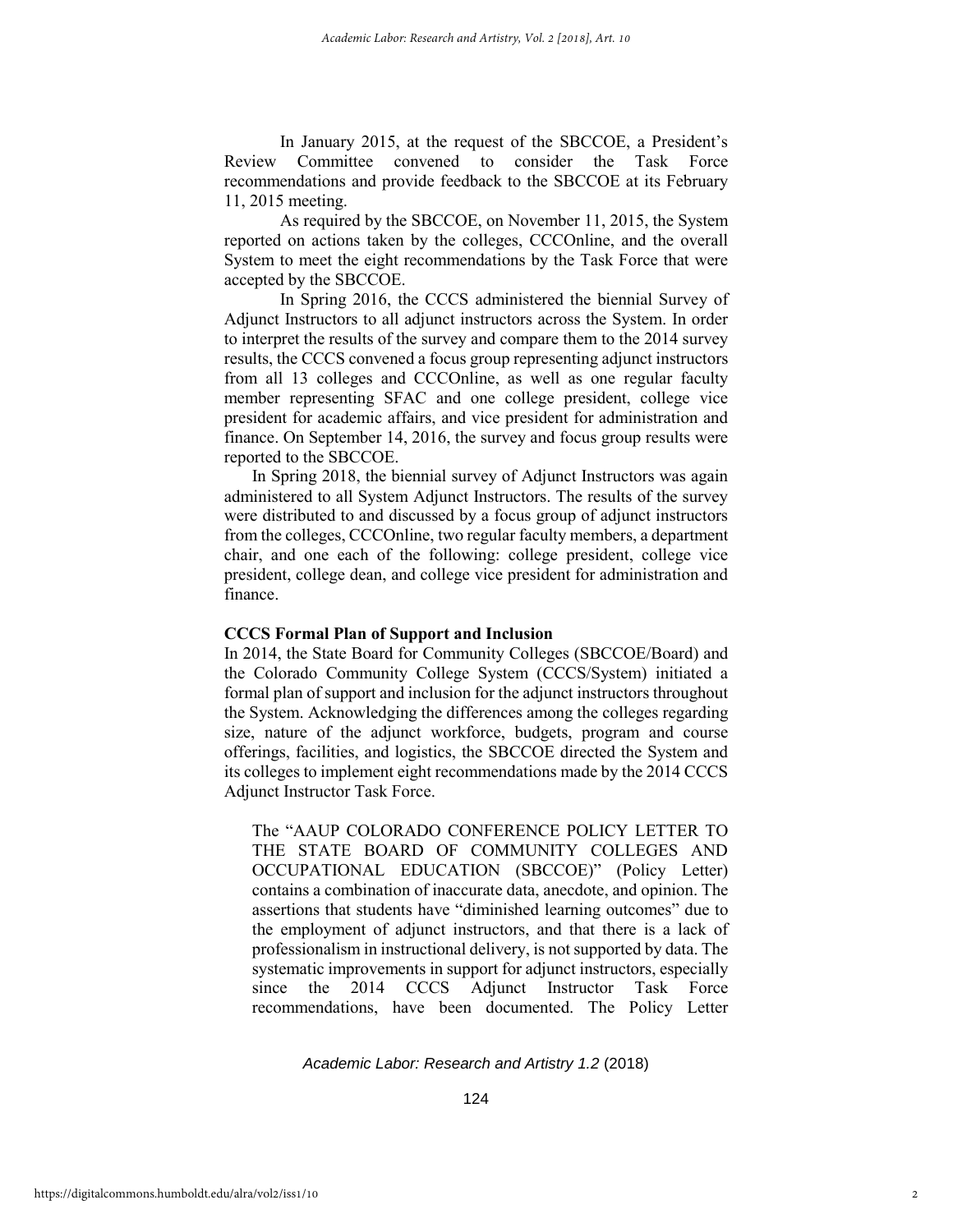inaccurately states compensation increases. The five-year cumulative increase in adjunct pay was 22.9%, compared to 12% for administrators.

Since 2014, in response to the work of the CCCS Adjunct Instructor Task Force, the colleges and System have implemented and reported on the eight action items, as accepted by the SBCCOE, that follow:

- 1. Provide opportunities for adjunct instructors to participate in curriculum development, department meetings, all-college meetings, and other areas of instruction as needed, such as advising. Develop compensation criteria for participation that is appropriate for each type of activity.
- 2. Increase access to, participation in, and compensation for professional development, including campus or System-based workshops and training, and off-campus seminars, workshops, or conferences.
- 3. Establish recognition and appreciation activities that reward excellence in teaching and service. Extend employee discounts, free programs, services, and other perquisites to adjunct instructors.
- 4. Balance enrollment management and student needs by developing strategic scheduling, class assignments, and class cancellation processes that consider the impacts on adjunct instructors in terms of course preparation and work schedules. To encourage reasonable class cancellation deadlines and scheduling practices, we recommend a policy that adjunct instructors assigned to classes that are canceled within 14 calendar days of start date be paid 10% of the total course compensation.
- 5. Improve support and access to resources for adjunct instructors.
- 6. Design adjunct instructor advancement programs with teaching, student learning, and performance evaluation components.
- 7. Each CCCS college should annually increase its average instructor compensation by at least the same percentage as it increases the average salary for all other employee groups.
- 8. Provide the first paycheck to an adjunct instructor by the first possible pay date after the adjunct instructor's class has started.

It is accurate that two Task Force recommendations were not accepted by the SBCCOE. Of the original 10 recommendations, #3, "Develop mentor programs to assist adjunct instructors in navigating the colleges' systems and procedures, share knowledge of best practice for teaching and

#### *Academic Labor: Research and Artistry 1.2* (2018)